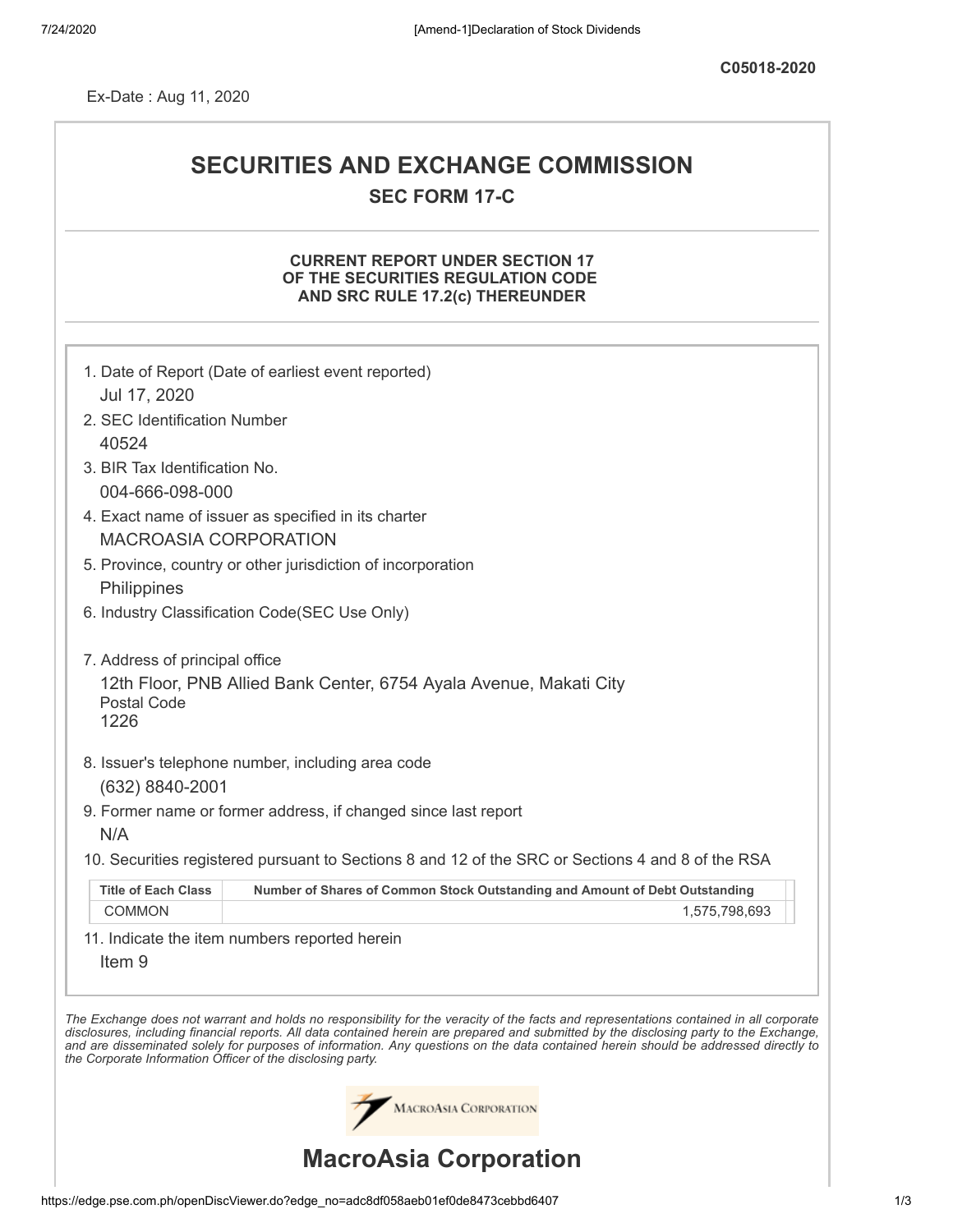7/24/2020 [Amend-1]Declaration of Stock Dividends



## **PSE Disclosure Form 6-2 - Declaration of Stock Dividends** *References: SRC Rule 17 (SEC Form 17-C) and Sections 6 and 4.4 of the Revised Disclosure Rules*

**Subject of the Disclosure**

Declaration of Stock Dividends

**Background/Description of the Disclosure**

Please be advised that during the Annual Stockholders' Meeting of MacroAsia Corporation (the "Corporation") on 17 July 2020, the stockholders approved the declaration of 20% stock dividends equivalent to 315,159,739 shares with any resulting fractional shares to be dropped, to be paid out from the unrestricted retained earnings of the Corporation as of December 31, 2019. The Board of Directors approved the declaration of 20% stock dividends during the Special Board Meeting of the Corporation held on April 30, 2020.

## **Type of Securities**

◯ Preferred -

**Others** 

#### **Stock Dividend**

| Date of Approval by<br><b>Board of Directors</b>                           | Apr 30, 2020 |
|----------------------------------------------------------------------------|--------------|
| Date of Approval by<br><b>Stockholders</b>                                 | Jul 17, 2020 |
| <b>Other Relevant</b><br><b>Regulatory Agency, if</b><br>applicable        | N/A          |
| Date of Approval by<br><b>Relevant Regulatory</b><br>Agency, if applicable | N/A          |
| Date of Approval by<br>Securities and<br><b>Exchange Commission</b>        | N/A          |
| <b>Stock Dividend Rate</b>                                                 | 20%          |

#### **Source of Dividend Payment**

Unrestricted retained earnings of the Corporation as of 31 December 2019